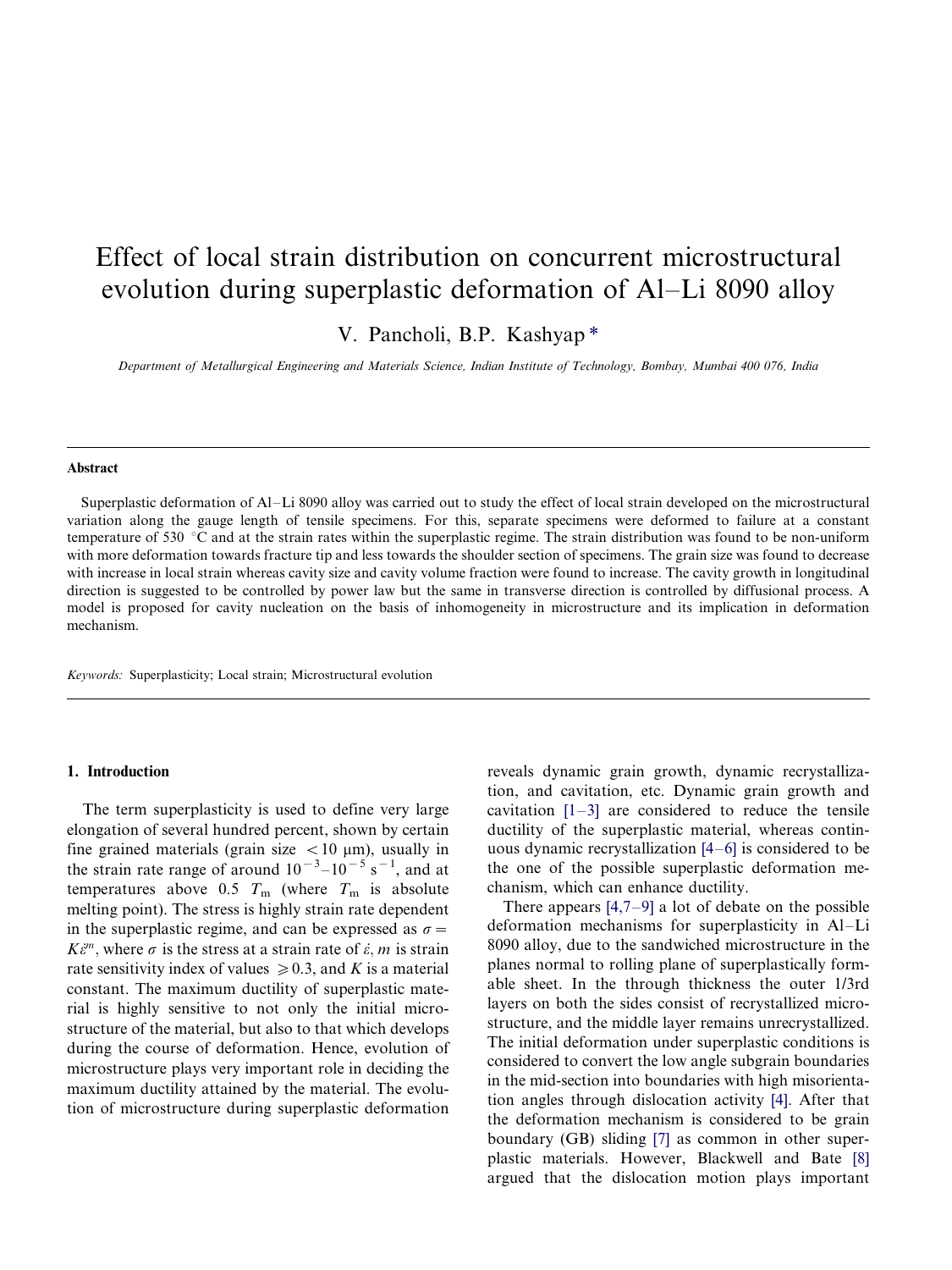role as a dominant mechanism through out the deformation of Al-Li 8090 alloy. This led to the study of texture evolution in this alloy. Fan et al. [\[9\]](#page-8-0) deformed the tensile specimens machined from individual layers, representing the mid-thickness and center layers of this alloy, which showed randomization of texture in the middle layer. This suggests that the GB sliding is a dominant mechanism for superplasticity of this alloy as well once the recrystallization is complete. Like in other Al alloys  $[10-13]$  $[10-13]$ , cavitation is shown to limit the maximum ductility in this alloy also. Cavities are supposed to nucleate at the interface of grain and precipitate and triple junctions, and grow through diffusion mechanism at low strains and deformation induced plasticity mechanism at high strains [\[14\].](#page-8-0)

Superplastic flow being a non-Newtonian mechanism  $(m < 1)$  develops strain gradient in the gauge section from fracture tip to the section near the shoulder of the tensile sample. This strain gradient developed during deformation is expected to affect the microstructural evolution, which in turn could influence the elongation to failure. The literature available on strain gradient in the gauge section of tensile specimens during superplastic deformation only reports [\[15,16\]](#page-8-0) the effect of strain and strain rate on local strain distribution along the gauge length. Some qualitative observations of cavity morphology were reported along the gauge of the tensile sample in  $Zn-22%$  Al alloy [\[17\]](#page-8-0). Recently Wang et al. [\[18\]](#page-8-0) did a quantitative analysis on the effect of local strain on the cavitation behavior of 3Y-TZP. No such study was made in the superplastic Al–Li 8090 alloy, which has layered microstructure [\[8\].](#page-8-0) Therefore, the aim of the present work is to characterize quantitatively the effect of local strain and strain rate variation on microstructural evolution (comprising of grain growth and cavitation) during superplastic deformation of Al-Li 8090 alloy.

## 2. Experimental

The commercial superplastic grade Al-Li 8090 alloy was obtained in the form of 1.7 mm thick sheet. The composition (wt.%) of the material was  $Al-2.7Li 1.4Cu-0.56Mg-0.12Zr$ . The samples for tensile test were machined by keeping the tensile axis parallel to the rolling direction. The sample dimensions were 10 mm gauge length and 5 mm gauge width. The tests were carried out by pin loading of 6 mm diameter on an Instron universal testing machine. The test temperature was maintained at  $530+1$  °C in a three zone split furnace. The tests were carried out to the fracture at constant initial strain rates. The deformed samples were immediately cooled in cold water to arrest the evolved microstructure. Before tensile testing, the gauge section was divided in ten sections by scratching lines at 1 mm intervals using height gauge. The markers were scratched to find out the distribution in local strain after deformation and to examine local variation in microstructural parameters from fracture tip to the section near shoulder. The material was tested under four different conditions of: (a) in as-received condition at the initial strain rate of  $3.3 \times 10^{-3}$  s<sup>-1</sup>, (b-d) after annealing at 540  $\degree$ C for 5 min, at initial strain rates of (b)  $3.4 \times 10^{-3}$  s<sup>-1</sup>, (c)  $1.7 \times 10^{-3}$  s<sup>-1</sup> and (d)  $8.2 \times$  $10^{-4}$  s<sup>-1</sup>.

After deformation to failure the final dimensions of each marked sections of the samples were measured in three mutually perpendicular directions viz. along gauge length, in width and thickness directions, and then the samples for metallography were cut from each sections. The samples were cut from longitudinal plane (L) and transverse plane (T) and mounted sequentially from fracture tip to the section near shoulder. The mounted samples were first polished on SiC papers going up to 1200 grid size. Then cloth polishing was carried out with magnesia. Final polishing was carried out on  $0.25 \mu m$ diamond paste. Etching was done using the Keller's reagent (1.5% HCl-2.5% HNO<sub>3</sub>-1% HF-95% H<sub>2</sub>O). The grain size (mean intercept length) was determined in L and T planes by measuring average linear intercept in the corresponding directions viz. longitudinal  $(d<sub>L</sub>)$  and transverse  $(d_T)$ , respectively. The average cavity size was determined by measuring each cavity individually from the photomicrographs, which were taken from longitudinal plane and transverse plane of the sections previously marked. The measurements were done in the longitudinal  $(C<sub>L</sub>)$  and transverse  $(C<sub>T</sub>)$  directions. The number of cavities measured for averaging in each section was around  $100-150$ . The cavity volume fraction was determined by point counting method of the grids superimposed on the photomicrographs of longitudinal and transverse sections.

#### 3. Results

The microstructure of the as-received material could not be revealed by optical microscope. However, after annealing for just 5 min at the temperature of 540  $\degree$ C, a well-etched structure as shown in [Fig. 1](#page-2-0) was produced. Due to symmetry in microstructure about mid-thickness the microstructure is shown up to mid-section in T and L planes. The microstructure consists of: (a) Li depleted layer, as seen in the top position of longitudinal and transverse sections, (b) fully recrystallized pancake shaped grains, elongated in longitudinal and transverse directions in the surface layer adjacent to Li depleted layer, and (c) elongated unrecrystallized microstructure in the middle layer. No such structural gradient was found to exist in thickness direction in both T and L planes after deformation. The representative microstruc-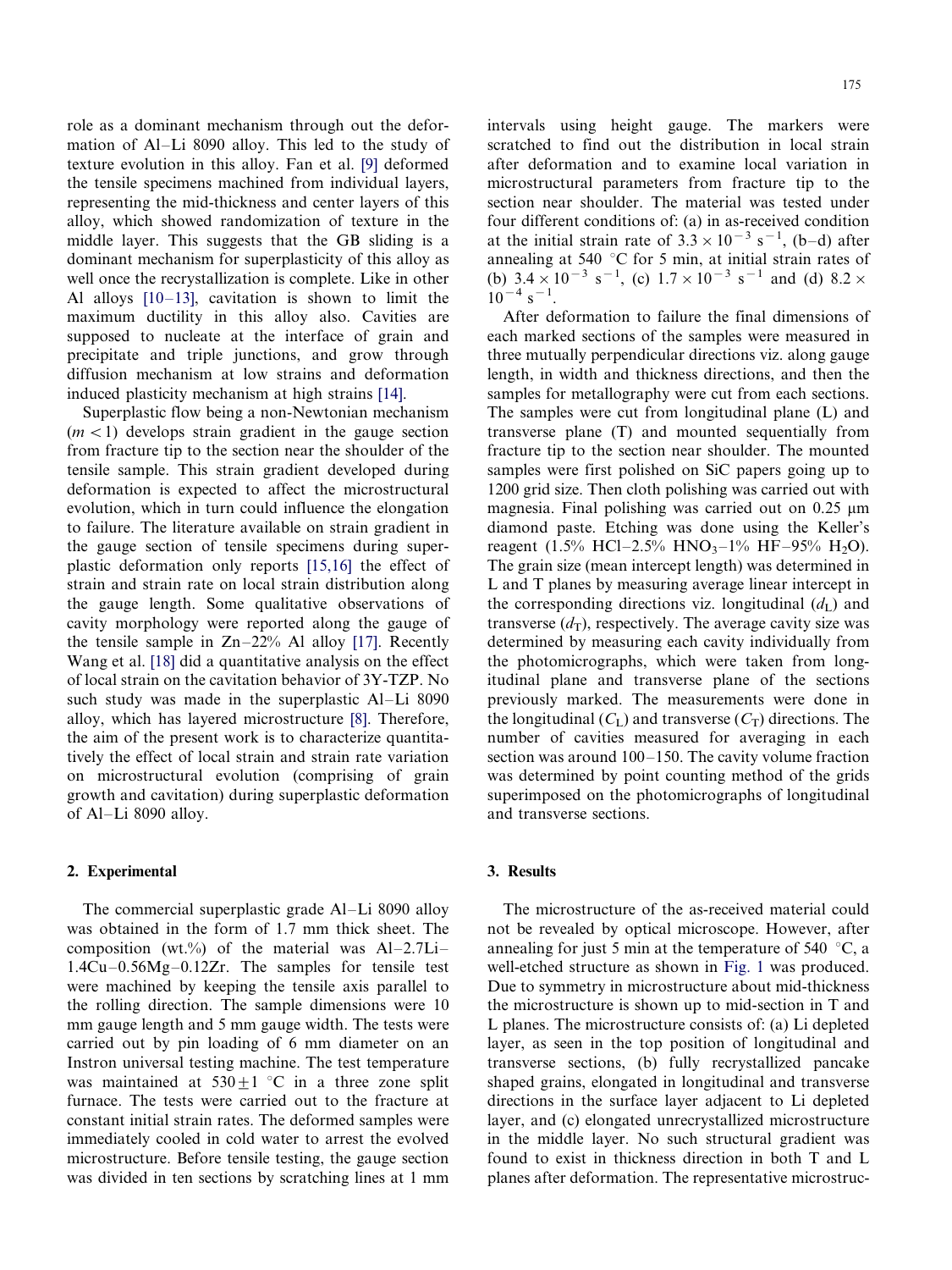<span id="page-2-0"></span>

Fig. 1. 3D view of the microstructure after annealing at 540  $\degree$ C for 5 min: (a) Li depleted layer, (b) layer with recrystallized microstructure and (c) middle layer of unrecrystallized grains.

tures after deformation in longitudinal and transverse sections are shown in Fig. 2. Both in the longitudinal and transverse sections the grains are fully recrystallized. Only in the section near shoulder the microstructure is not etched properly.

#### 3.1. Variation in local strain

The local strains in various sections are plotted against the normalized distance as shown in [Fig. 3](#page-3-0), for four different conditions of deformation. The normalized distance was obtained by dividing the distance of marker from the fracture tip by the final gauge length of the sample [\[19\]](#page-8-0). While the strain in the vicinity of fracture tip is noted to be large ( $\sim$ 300–500%) the same decreases, to much lower values ( $\sim 50-200\%$ ) near the shoulder of tensile specimens.

## 3.2. Grain size variation

The average grain sizes obtained in different regions of the tensile specimens are plotted against local strain in [Fig. 4](#page-3-0)(a)–(d). It is apparent that  $d<sub>L</sub>$  (grain size in longitudinal direction) is greater than  $d_{\text{T}}$  (grain size in transverse direction) at all the conditions of deformation and at each of the local strains. The initial microstructure also showed more grain elongation in L direction than in T direction. It is seen that the grain size decreases in both the directions with increase in local strain, from the section near the shoulder towards fracture tip. It is found out that the variation in grain size with local strain is generally larger for the samples tested at higher strain rates, [Fig. 4\(](#page-3-0)a), (b), than that at lower strain rates, [Fig. 4](#page-3-0)(c), (d). Also, the samples deformed after annealing are seen to lead systematic grain size variation as a function of local strain, whereas the sample tested in as-received condition exhibits somewhat less definite trend with a large scatter in grain size.



Fig. 2. The representative microstructure in longitudinal and transverse sections through out one part of the gauge length after deformation to fracture.

**Transverse**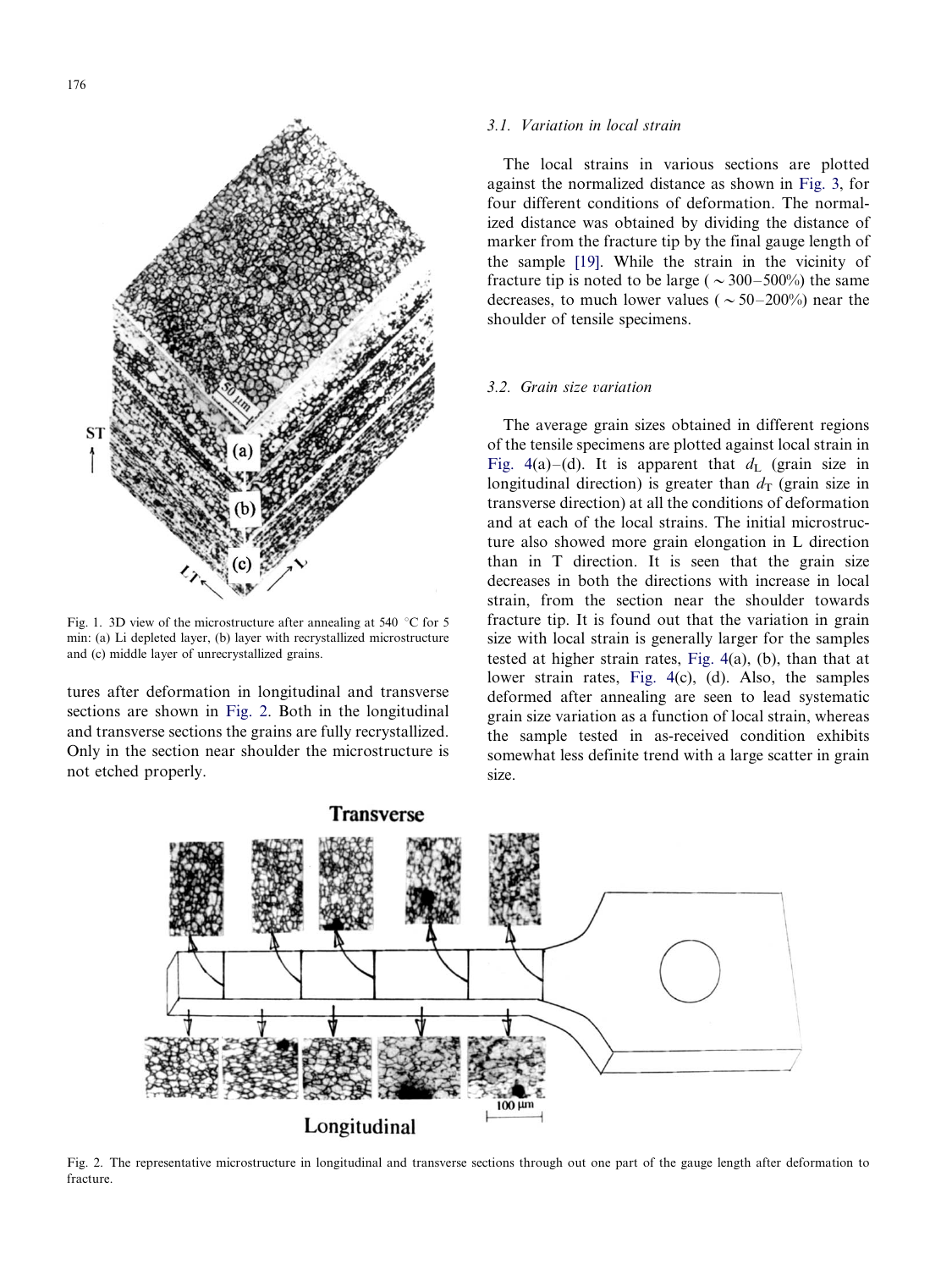

<span id="page-3-0"></span>

Fig. 3. Local strain  $(\Delta l_i/l_i)$  plotted against the normalized distance: (a) the specimen in as-received condition deformed at the initial strain rate of  $3.3 \times 10^{-3}$  s<sup>-1</sup>; (b-d) deformed after annealing at 540 °C for 5 min, at initial strain rates of: (b)  $3.4 \times 10^{-3}$  s<sup>-1</sup>, (c)  $1.7 \times 10^{-3}$  s<sup>-1</sup>, (d)  $8.2 \times 10^{-4}$  s<sup>-1</sup>.

### 3.3. Cavitation

The average cavity size measured in different sections is seen to increase with local strain as shown in [Fig.](#page-4-0)

Fig. 4. Plot of average grain size vs local strain: (a) in as-received condition at the initial strain rate of  $3.3 \times 10^{-3}$  s<sup>-1</sup>; (b-d) after annealing at 540  $\degree$ C for 5 min and deformed at initial strain rates of (b)  $3.4 \times 10^{-3}$  s<sup>-1</sup>, (c)  $1.7 \times 10^{-3}$  s<sup>-1</sup>, (d)  $8.2 \times 10^{-4}$  s<sup>-1</sup>.

 $5(a)$  $5(a)$ –(d). Whereas the sample tested in as-received condition shows a marginal increase in cavity size, the material tested after annealing is found to exhibit substantial increase in cavity size with increasing local strain. Under all test conditions, the cavity size  $C_T$  in the transverse section is found to be greater than  $C_{\rm L}$  in the longitudinal section at smaller strains but a reversal in trend is suggested at larger local strains. In the preannealed material, tested at higher strain rates of  $3.4 \times$  $10^{-3}$  s<sup>-1</sup> ([Fig. 5](#page-4-0)b) and  $1.7 \times 10^{-3}$  s<sup>-1</sup> [\(Fig. 5c](#page-4-0)), the cavity size is varying almost exponentially with local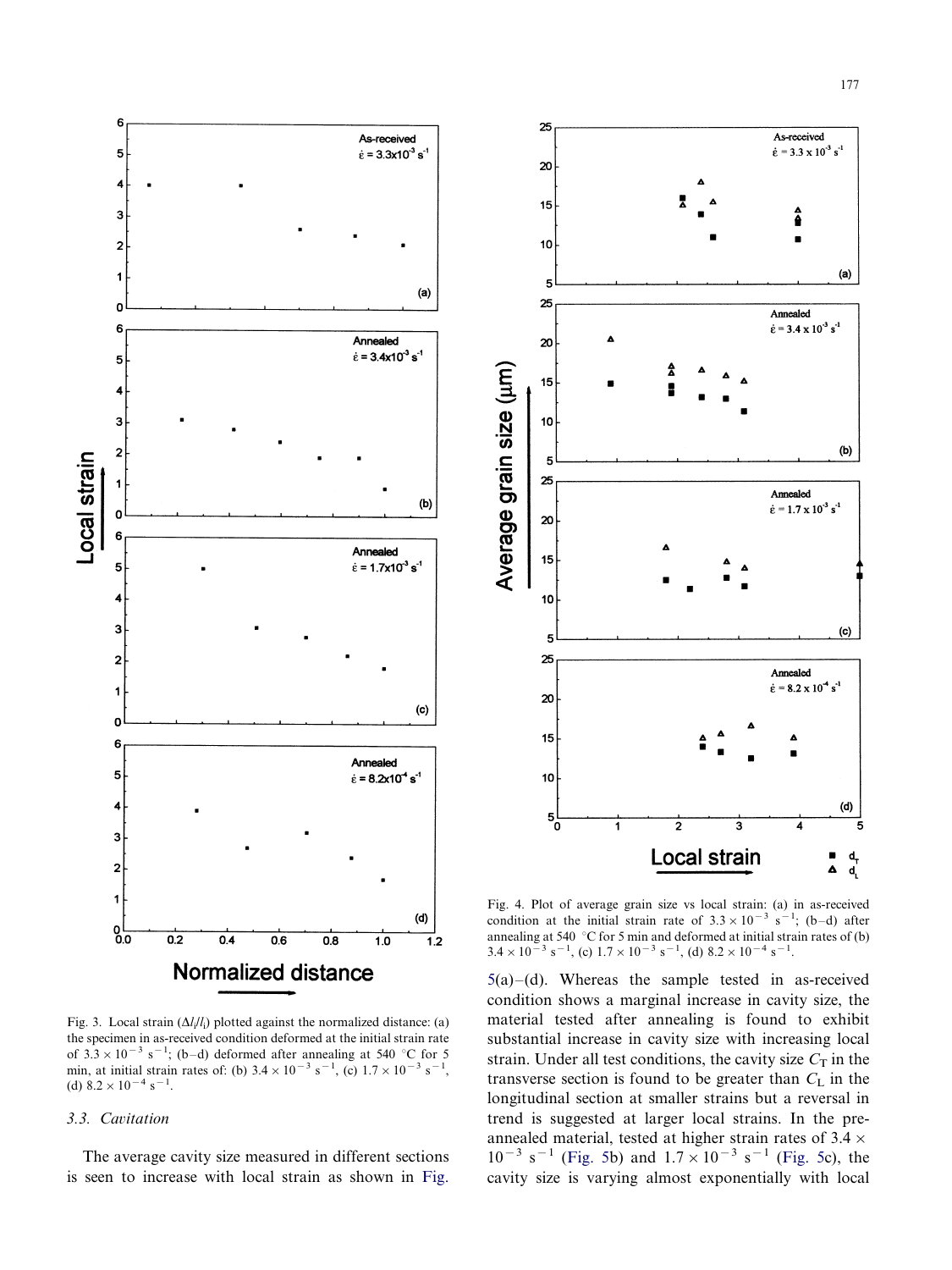<span id="page-4-0"></span>

Fig. 5. Plot of average cavity size as a function of local strain: (a) in asreceived condition at the initial strain rate of  $3.3 \times 10^{-3}$  s<sup>-1</sup>; (b-d) after annealing at 540  $\degree$ C for 5 min and deformed at initial strain rates of (b)  $3.4 \times 10^{-3}$  s<sup>-1</sup>, (c)  $1.7 \times 10^{-3}$  s<sup>-1</sup>, (d)  $8.2 \times 10^{-4}$  s<sup>-1</sup>

strain, whereas at low strain rate of  $8.2 \times 10^{-4}$  s<sup>-1</sup> (Fig. 5d) the increase in cavity size is not much.

The percentage cavity volume fractions measured in transverse  $(C_{VT})$  and longitudinal  $(C_{VL})$  planes are plotted against local strain in Fig.  $6(a)-(d)$ . The volume fraction of cavities is not found to be more than 20% at



. Fig. 6. Cavity volume fraction plotted against local strain: (a) in asreceived condition at the initial strain rate of  $3.3 \times 10^{-3}$  s<sup>-1</sup>; (b-d) after annealing at 540  $\degree$ C for 5 min and deformed at initial strain rates of (b)  $3.4 \times 10^{-3}$  s<sup>-1</sup>, (c)  $1.7 \times 10^{-3}$  s<sup>-1</sup>, (d)  $8.2 \times 10^{-4}$  s<sup>-1</sup>.

the largest local strain (Fig. 6a, b, d), except for the preannealed sample tested at  $1.7 \times 10^{-3}$  s<sup>-1</sup> (Fig. 6c), where it is closer to 35% in the transverse plane. Again, there appears scatter in the data for the sample tested in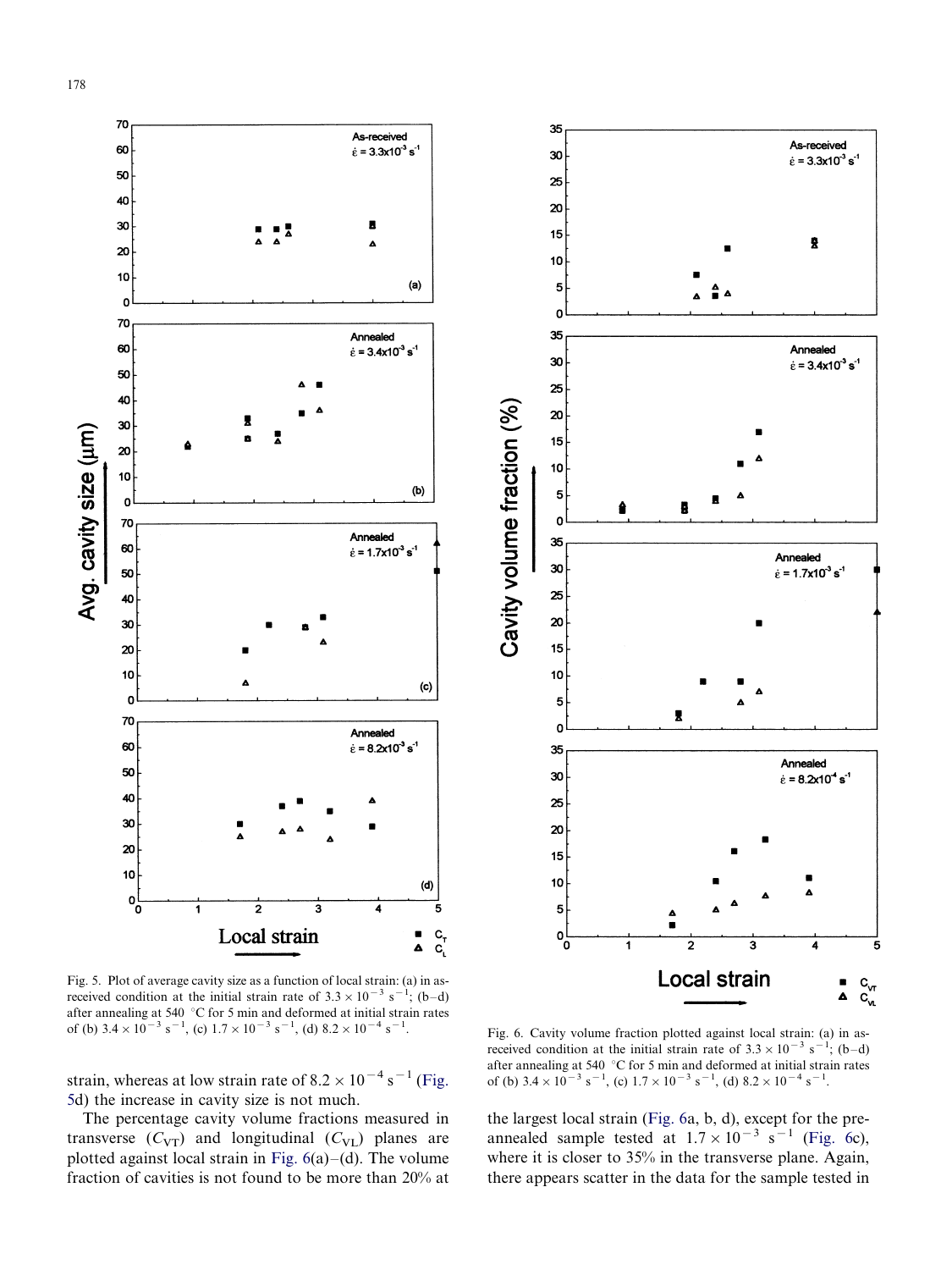as-received condition, whereas the samples tested after annealing show a definite trend of an increase in the volume fraction with local strain. It is also noticeable here that the volume fraction of cavities is generally more in transverse plane than in longitudinal plane in all the regions of varying local strains.

# 4. Discussion

## 4.1. Strain localization

The high elongation to failure during superplastic deformation is achieved because of resistance to necking by high strain rate sensitivity index [\[1\]](#page-8-0). Despite the high strain rate sensitivity index, reported to be 0.5 [\[7\]](#page-8-0), strain localization was found in the present alloy. To understand it better, the local strain (LS) was normalized by total strain (ES), and the same (LS/ES) is plotted against normalized distance in Fig. 7. Normalizing the local strain by total engineering strain clearly indicates the non-uniformity in deformation. It may be noted that the data presented here are based on the measurements made on one part of the gauge section undergone fracture into two pieces. For superplastic material with m approaching unity, one should expect the ratio of local strain to total strain to be equal to 1 at every point along the gauge length. However, the value of strain rate sensitivity index is less than 1 in this material and hence the deviation from the ratio of 1 could be noted. As reported in the literature for other materials [\[15,18\]](#page-8-0), in the initial stages of deformation the strain remains uniform through out the gauge. However, the strain localization is reported to take place somewhere in the middle portion of the gauge length on subjecting to large strains. A possible reason for this is that the material may be flowing from the shoulder section into the gauge section adjacent to shoulder, as some degree of curva-



Fig. 7. Plot of ratio of local strain to total engineering strain (LS/ES) as a function of normalized distance (AR stands for as-received and A for annealed samples before test).

ture is often noticed in the scratch marks there. Hence, initially the strain may be uniform but eventually strain localization takes place away from the shoulder section. The occurrence of the ratio of  $LS/ES > 1$  is due to flow localization and presence of cavities at large local strains i.e. near fracture tip. The ratio of  $LS/ES < 1$  near the shoulder section can be attributed to the constraint imposed by the shoulder to the deforming gauge as well as to the flow of material from shoulder itself.

#### 4.2. Microstructural variation

The unrecrystallized grains in the mid-thickness of the sample were found to have evolved into well recrystallized grains during deformation. As no microstructural gradient was noticed in through thickness direction at any location, it is apparent that the strain for the evolution of grain structure to fully recrystallized grains is less than the local strain found in all the samples. The dynamic recrystallization (DRX) during early part of the deformation in mid-thickness is through deformation induced continuous recrystallization [\[4\]](#page-8-0), which is different from the dynamic recrystallization of nucleation and growth type.

Dynamic grain growth and grain refinement through dynamic recrystallization are well documented during superplastic deformation. Seindensticker and Mayo [\[20\]](#page-8-0) suggested that the grain growth is the integral part of superplastic deformation. Generally, the reported data in literature are concerned only with the effect of imposed strain and strain rate on microstructure at the fracture tip. It is interesting to find here that a large extent of microstructural variation took place in a single sample along the gauge length. Though the imposed strain rate is initially same for the whole sample, subsequently the strain in each section becomes different. As the overall time for deformation remains the same for all the sections, the strain rate experienced by different section would vary as shown in [Fig. 8](#page-6-0), towards the end of deformation. The strain rate would be more in the section near the fracture region (as local strain is found to be highest there) than the section near the shoulder. The fine grains observed in the section near fracture tip may be due to dynamic recrystallization (not deformation induced continuous dynamic recrystallization) because of a high local strain rate, whereas in other sections, because of low local strain rates, grain growth could take place. Probably, this is the reason that the grain size is found to be greater in the sections near the shoulder ([Fig. 4\)](#page-3-0). However, such a gradient in grain size is noted only for the sample tested at the highest strain rates of  $3.4 \times 10^{-3}$  s<sup>-1</sup>. At the low strain rate of 8.2  $\times$  $10^{-4}$  s<sup>-1</sup>, the variation in grain size against local strain was not found to be much significant; the evidence suggests the occurrence of only dynamic grain growth with uniform grain size. It seems that, with increase in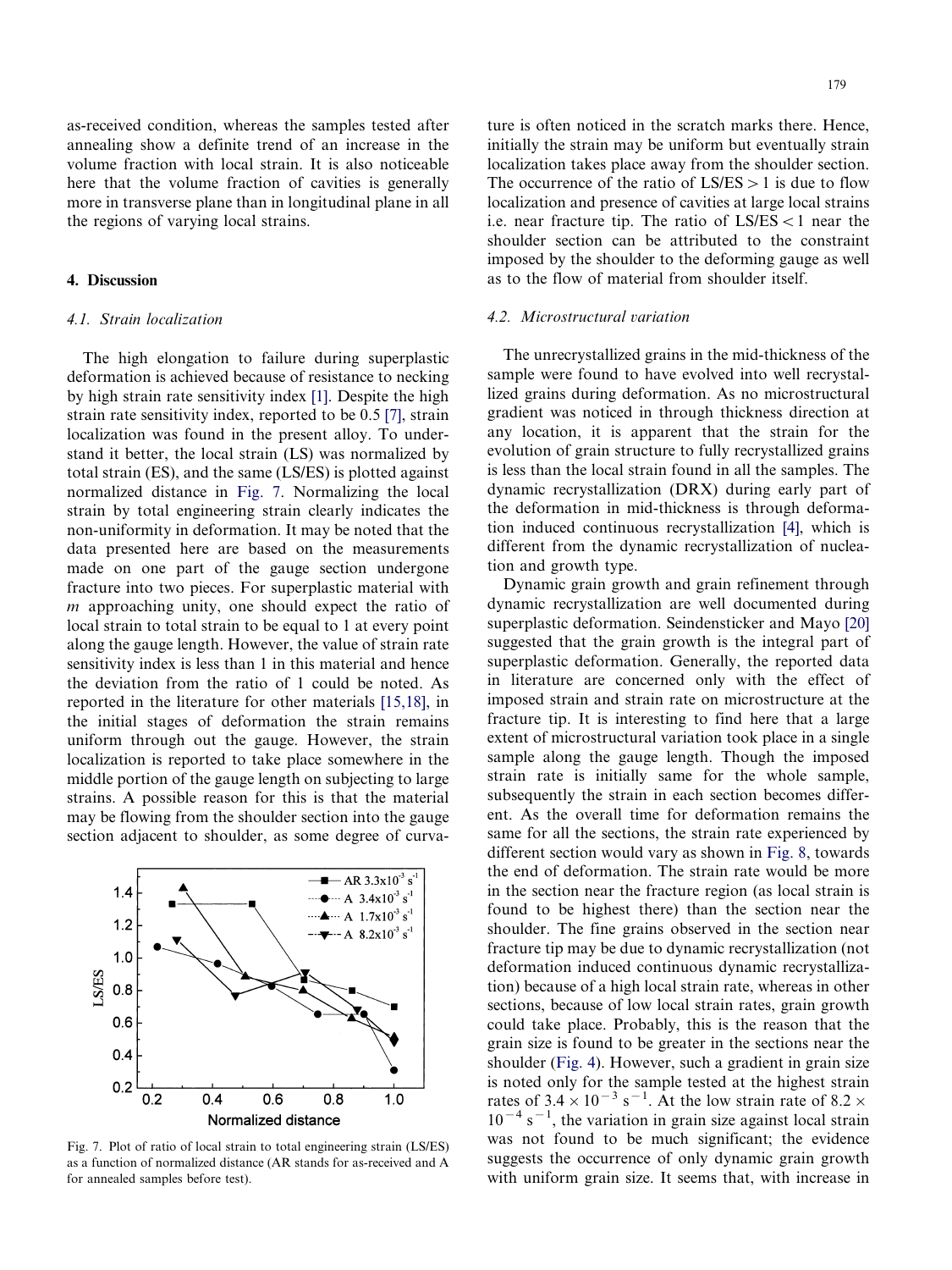<span id="page-6-0"></span>

Fig. 8. Variation of local strain rate (calculated on the basis of strain rate and time elapsed in testing) with strain rate for the samples tested after annealing.

local strain rate, first dynamic grain growth tends to dominate the microstructural evolution and, only after attaining some critical strain rate (local strain rate of  $2.8 \times 10^{-3}$  s<sup>-1</sup> or more), dynamic recrystallization becomes responsible for grain refinement. It is interesting to note here that grain sizes at the fracture tips in all the samples tested are more or less comparable. So it can be misleading to correlate the microstructural condition at the fracture tip alone.

The increase in cavity size and cavity volume fraction with local strain confirms the strain dependence of cavity growth [\[21\]](#page-8-0). It is surprising to note that there is no increase in cavity size and cavity volume fraction with increase in both local strain and strain rate for the material tested in as-received condition at the initial strain rate of  $3.3 \times 10^{-3}$  s<sup>-1</sup>. It seems that initial microstructure plays important role in subsequent evolution, even after a few hundred percent of deformation. The cavity growth mechanism has a strong dependence on cavity size and strain rate of deformation. While the small cavity size and low strain rate favor diffusional growth, the large cavity size and high strain rate favor power law growth [\[21,22\]](#page-8-0). The appearance of cavity also changes with the type of growth process, from rounded morphology during diffusional process to elongated morphology during power law growth [\[23\]](#page-8-0). At lower local strains and strain rates in the vicinity of shoulder the cavity growth kinetics is controlled by diffusion of vacancies, as stresses are low there because of greater cross-sectional area and lower local strain rates. But growth of cavities would be greater in transverse direction than longitudinal direction as the concentration of vacancy is more in the boundaries transverse to the applied stress [\[2\].](#page-8-0) This explains the greater cavity size in transverse direction than that in longitudinal direction and also the rounded cavity morphology in both the sections, at smaller local

strains. At larger local strains, the stresses in longitudinal direction can be quite high by virtue of small cross-sectional area (stress  $=$  load/area) and higher local strain rates ( $\sigma \propto \varepsilon^m$ ). Therefore, the large cavity size with elongated morphology was observed ([Fig. 9a](#page-7-0)) due to power law growth whereas, in transverse direction, the cavity growth is still diffusion controlled, as no stresses are acting in that direction and hence cavities are rounded as shown in [Fig. 9b](#page-7-0).

# 4.3. Interrelationship between grain growth and cavitation

It is known that cavitation during superplastic deformation occurs more readily in relatively coarse grained materials vis-à-vis fine grained materials. Therefore, the cavitation during superplastic deformation is expected to be enhanced by the increase in grain size due to dynamic grain growth. But, the grain size referred is the average grain size without alluding to the inhomogeneity in microstructure like grain size distribution or spatial distribution. The deformation mechanism in superplasticity is considered to be GB sliding, which is very sensitive to grain size. During superplastic deformation the grain size increases with strain, which can make GB sliding and grain rotation more difficult and as such it can result in stress concentration at triple points and GB ledges [\[24\].](#page-8-0) As reported by Kobayashi et al. [\[25\],](#page-8-0) the nature of GBs meeting at triple junctions also has profound impact on cavity nucleation in this material. The triple junctions connected with random boundaries and mixed GBs (CSL and random) were shown to be more probable site for cavity nucleation than the triple point connected with only special boundaries. The other possible cavity nucleation site is the interface of GB precipitates. In the  $Al-Li$  alloys of similar compositions, the cavities were shown to nucleate at the interface of the large silicon reach particles [\[26\]](#page-8-0), and  $Al-Fe-Cu$  particles [\[27\]](#page-8-0). The imposed strain rate also affects the possible location of nucleation site. At high strain rates cavitation is restricted near the fracture tip, whereas at low strain rate the cavitation is uniformly distributed over the gauge length [\[27\]](#page-8-0). Although it may appear that the GB precipitates are the major source of cavitation, it was reported by Chokshi [\[28\]](#page-8-0) that the reduction in grain size reduces the possibility of a cavity nucleation by relaxing stress concentration at the interface through GB diffusion.

The strain rate has a distinct effect on not only the flow stress but also on the deformation induced microstructural evolution [\[2,29\]](#page-8-0). The strain rate gradient developed due to the local variation in strain along the gauge length of a tensile sample introduces strain rate gradient as well, Fig. 8. Although it would be interesting to follow the effect of strain rate gradient, on grain growth/recrystallization and cavitation by conducting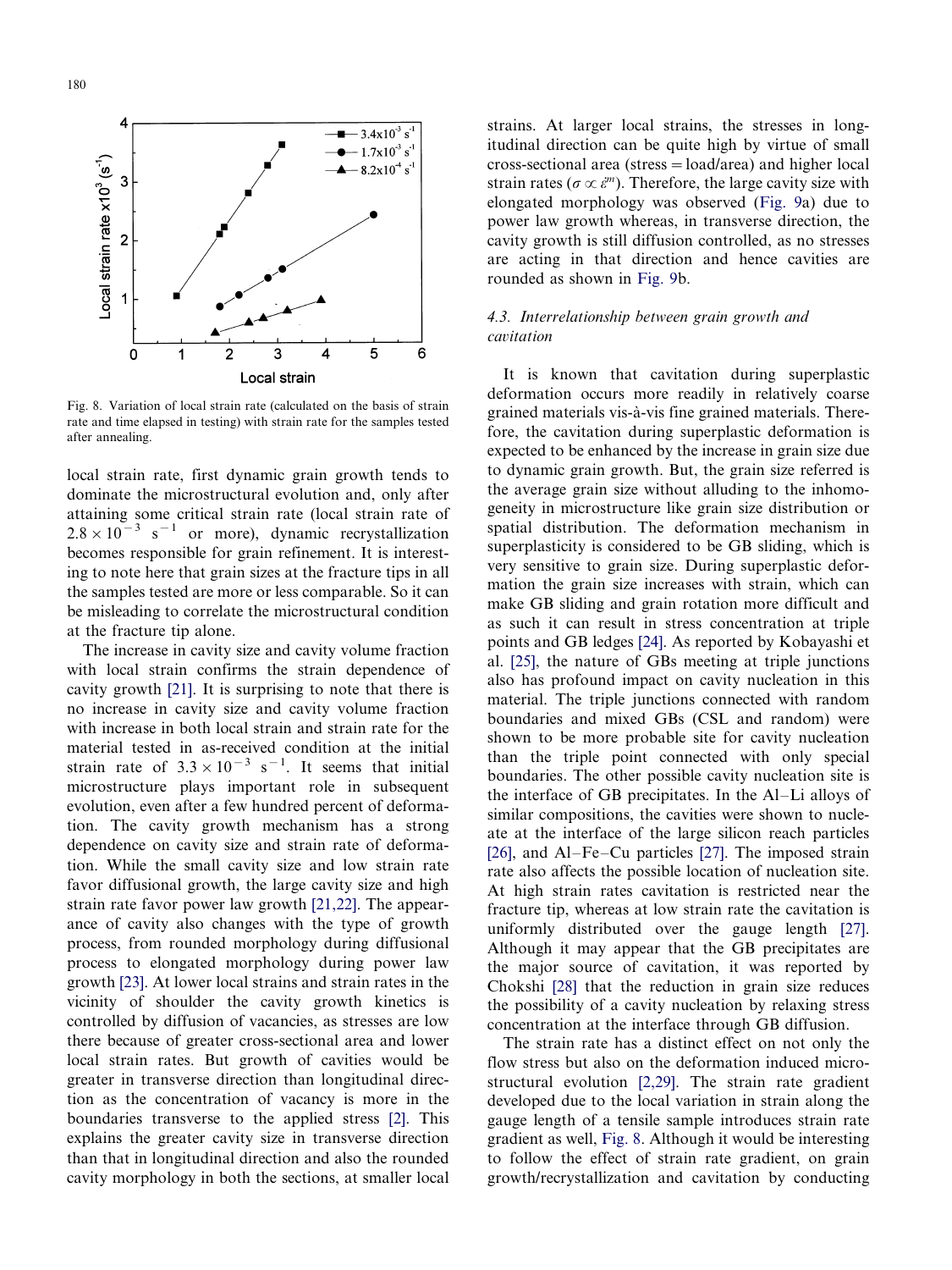<span id="page-7-0"></span>

Fig. 9. Micrographs of the deformed specimen taken near the fracture tip: (a) longitudinal, (b) transverse sections.

interrupted tests to selected strain levels, only a tentative understanding can be drawn from the present work. The increase in strain rate necessitates a higher flow stress. Accordingly, the region adjoining the fracture tip (before fracture), which is deforming apparently at higher strain rates, would resist deformation due to the higher stress required. Since the necking was less diffused in the deformed specimen, it appears that the neck once formed maintained the region of maximum local strain and strain rate. The appearance of recrystallized grains near the fracture tip ([Fig. 2](#page-2-0)) is thus ascribed to the development of local higher strain rates and larger strains. The local higher strain rates can facilitate nucleation of cavities, as the critical cavity size capable of growing decreases with increasing flow stress. However, the same stress can lead to grain refinement in which case the possibility of further cavity nucleation will decrease. On the other hand, the cavity growth rate may increase at lower strain rates [\[28\]](#page-8-0) as more GBs are available for diffusion, due to grain refinement. In the present work, it is observed that even though the cavity size and volume fraction increase while going from section near the shoulder to fracture tip the grain size is found to be smaller near the fracture region than that in the sections away from fracture tip. This suggests that, instead of average grain size the local microstructural inhomogeneity plays major role in cavitation. Al-Li 8090 is reported to have a bimodal distribution of grain size i.e. cluster of coarse grains are present with the network of fine grains [\[30\].](#page-8-0) It is indeed found as shown in Fig. 10 that the cavities are generally surrounded by coarse grains. If we consider the model given by Ghosh and Raj [\[31\]](#page-8-0) for superplastic deformation, where the coarse grains deform by dislocation creep and fine grains by GB sliding, the above observation can be explained. During deformation of  $Al-Li$  8090 alloy the fine grains slide relative to each other, and cluster of coarse grains deform by dislocation creep [\[30\].](#page-8-0) The cluster of coarse grains has to take part in the deformation to maintain iso-strain condition, and hence the dislocation generated would be accumulating at the triple points and GBs, which can give rise to stress concentration. Now, owing to the large size of coarse grains, the stress concentration at GBs and triple points can not be relieved through grain rotation or further grain growth. When the stress concentration is sufficiently greater than the free surface energy, the cavity would nucleate [\[23\].](#page-8-0) Hence, instead of correlating the global average grain size with cavitation, actually these local clusters of coarse grains should be considered for



Fig. 10. Optical micrograph illustrating the presence of cavities within the cluster of coarse grains in the bi-modal grain size distribution.